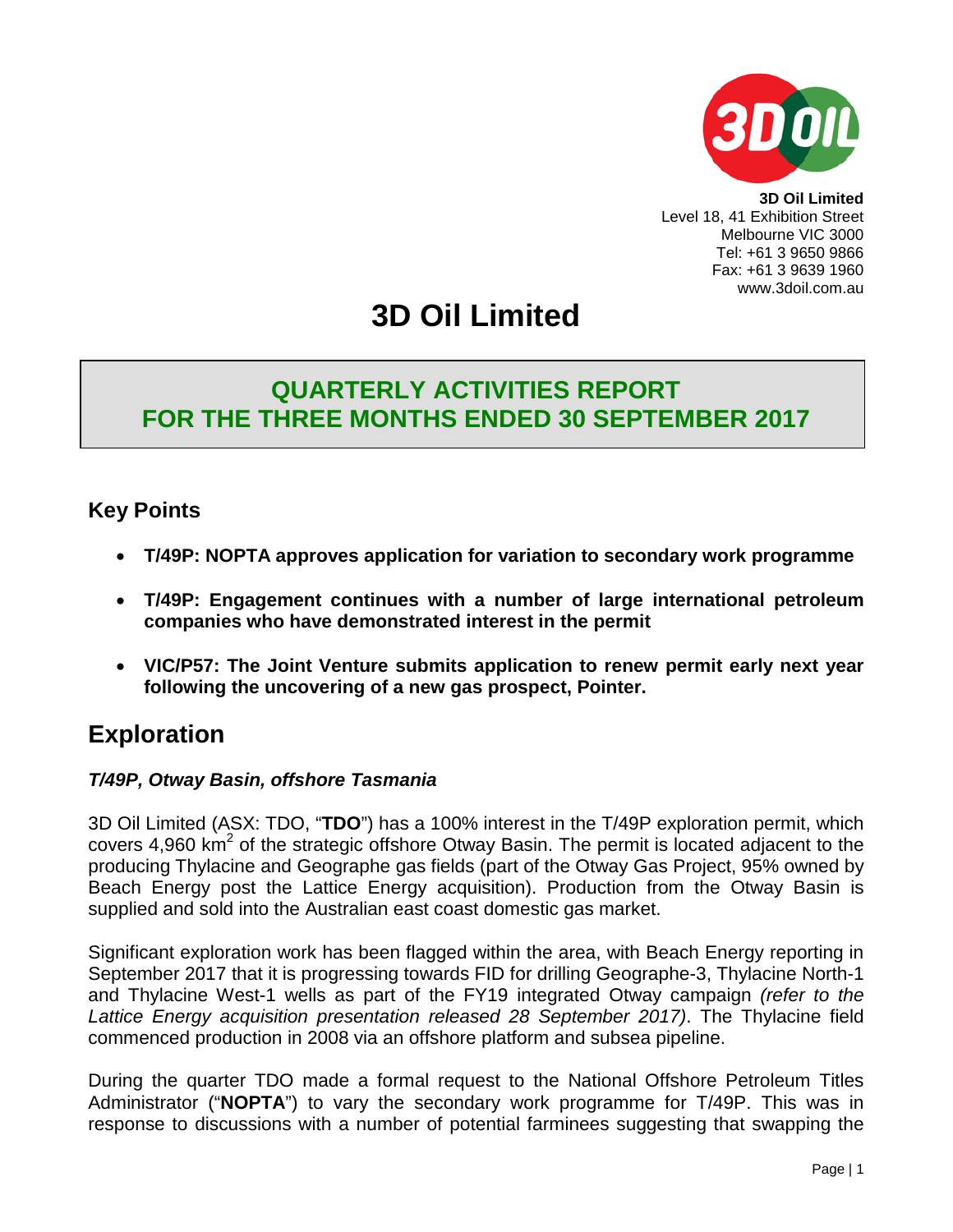Year 5 exploration well with the Year 6 seismic acquisition was a more logical exploration programme potentially providing a choice of drilling prospects.

On 16 October 2017 NOPTA notified TDO that they had accepted our request and had varied the secondary work programme.

During the previous quarter TDO updated the assessment of the Prospective Resources within T/49P as a result of ongoing permit wide technical studies.

Detailed mapping in conjunction with geological studies in the central and southern parts of T/49P resulted in significant upgrade to TDO's estimates of Prospective Resources for the permit. The combined Best Estimate Prospective Resource for the leads now totals 10 TCF recoverable.

The company continues to engage with a number of large international petroleum companies while discussions progress under confidentiality agreements.



### **Figure 1: Two-way time base seal T/49P illustrating leads and Flanagan Prospect**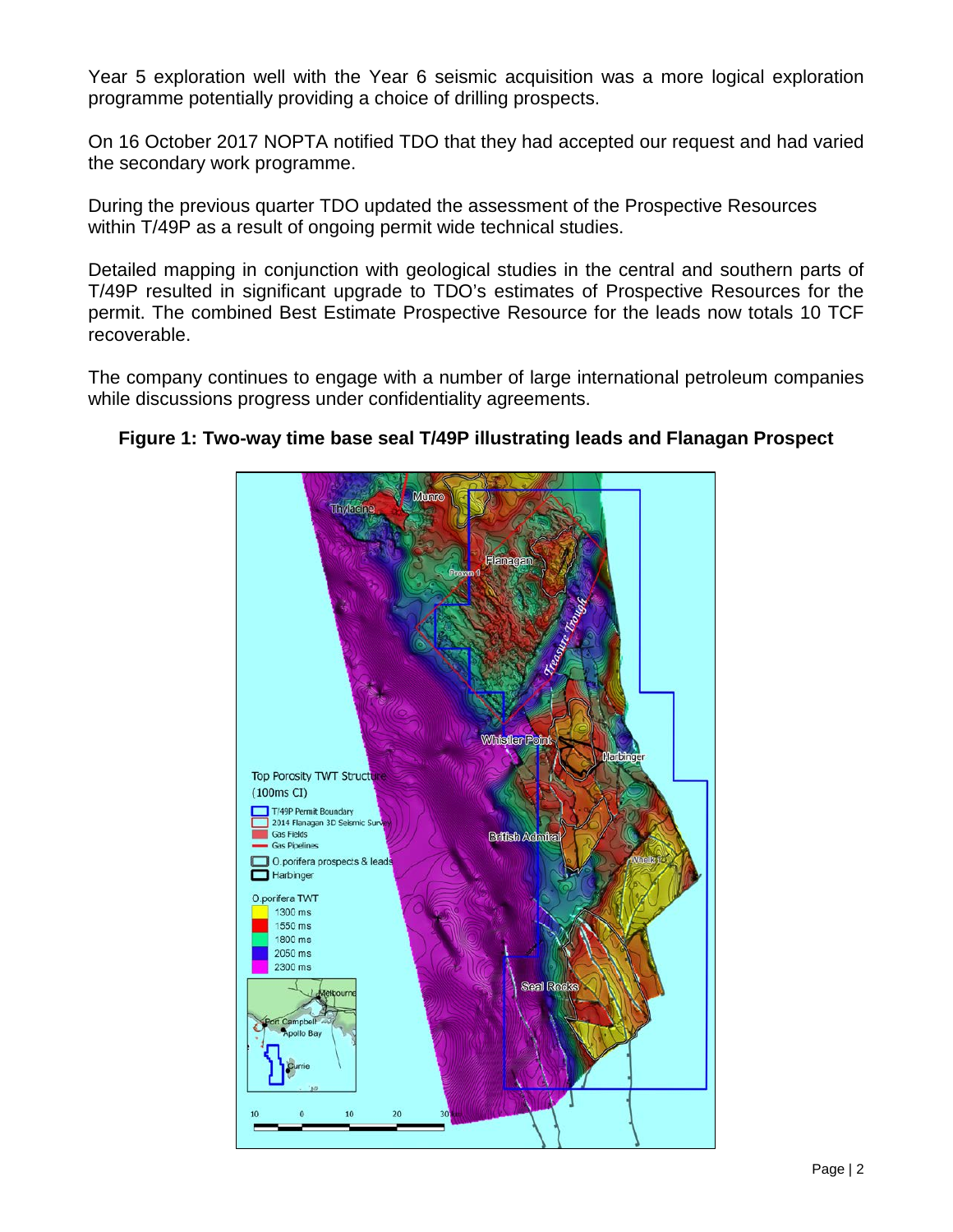| Location               | <b>Status</b> | Low  | <b>Best</b> | High  |
|------------------------|---------------|------|-------------|-------|
| Flanagan               | Prospect      | 0.53 | 1.34        | 2.74  |
| Munro (T/49P Part)     | Lead          | 0.04 | 0.19        | 0.57  |
| <b>Whistler Point</b>  | Lead          | 0.82 | 2.04        | 8.95  |
| <b>British Admiral</b> | Lead          | 0.37 | 1.03        | 4.45  |
| Seal Rocks             | Lead          | 0.95 | 4.64        | 10.64 |
| Harbinger              | Lead          | 0.33 | 0.79        | 1.43  |
| T/49P Total            |               | 3.04 | 10.03       | 28.77 |

# *Table 1: T/49P Prospective Resource Estimate (TCF) Recoverable Gas*

*Table 2: T/49P Prospective Resource Estimate (MMbbl) Recoverable Condensate*

| Location               | <b>Status</b> | Low   | <b>Best</b> | High   |
|------------------------|---------------|-------|-------------|--------|
| Flanagan               | Prospect      | 6.39  | 16.05       | 32.84  |
| Munro (T/49P Part)     | Lead          | 0.49  | 2.31        | 6.82   |
| <b>Whistler Point</b>  | Lead          | 9.85  | 24.47       | 107.35 |
| <b>British Admiral</b> | Lead          | 4.47  | 12.38       | 53.38  |
| Seal Rocks             | Lead          | 11.37 | 55.64       | 127.64 |
| <b>T/49P Total</b>     |               | 32.57 | 110.85      | 328.04 |

# *VIC/P57, Gippsland Basin, offshore Victoria*

TDO has a 24.9% interest in the VIC/P57 exploration permit in the offshore Gippsland Basin with our Joint Venture ("**JV**") partner Hibiscus Petroleum.

Following TDO's comprehensive prospectivity review of VIC/P57, as technical advisor, the JV submitted an application to renew the permit commencing in early 2018. This work has resulted in the maturation of the Felix and Pointer prospects and a series of Top Latrobe oil leads. The distribution of the leads and prospects identified through the evaluation are shown in Figure 2.

The aim of the review was to establish the near-term exploration strategy for the permit renewal.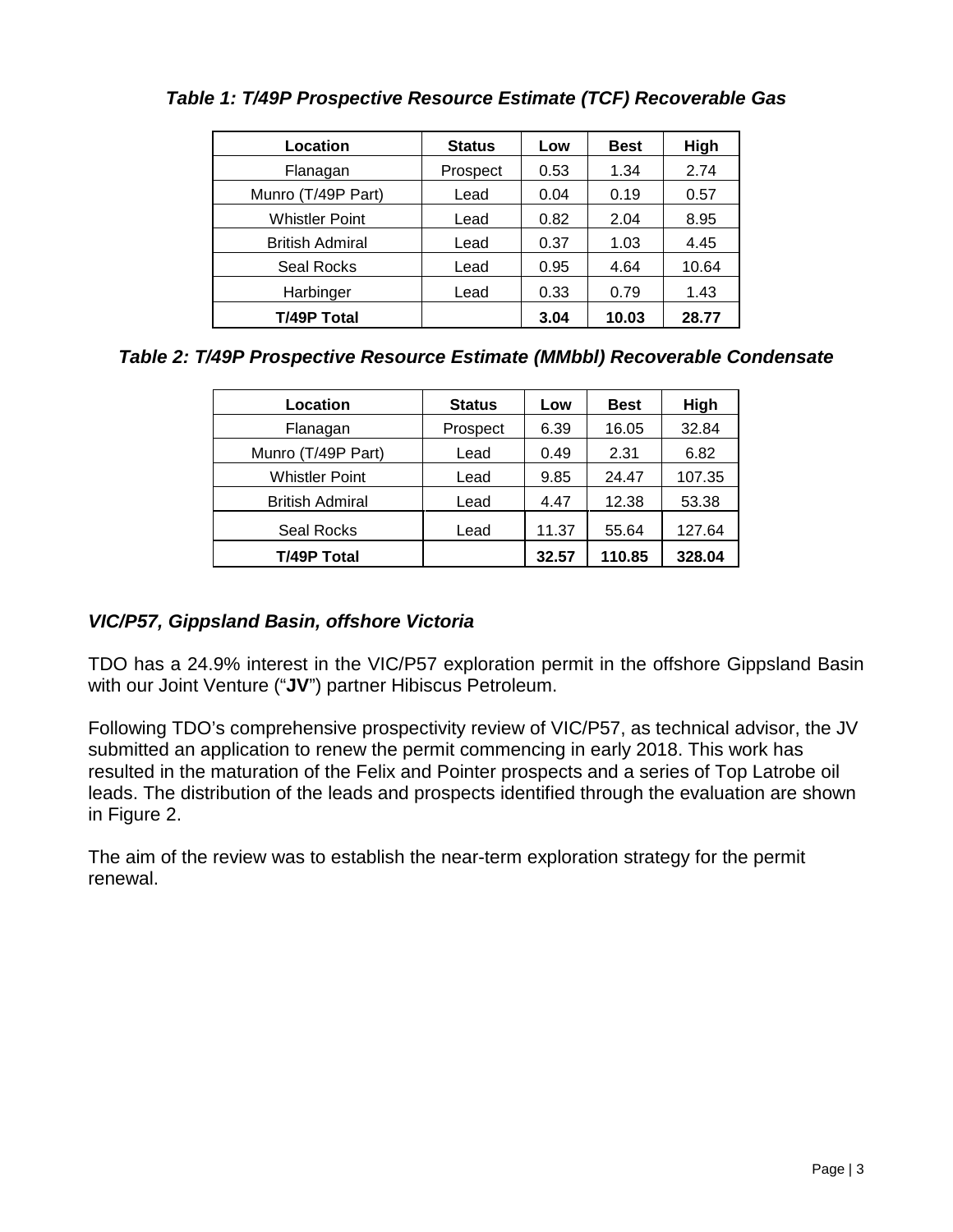

**Figure 2: Top Latrobe Depth**

The Felix Prospect presents as the lowest risk target with volumetric estimates conducted for the entire structure resulting in a Best Estimate Prospective Resource of 24MMbbls recoverable oil (16 MMbbls within VIC/P57). The Pointer Prospect has been determined as the lowest risk gas target, volumetric calculations conducted for the entire feature resulting in a Best Estimate Prospective Resource of 250Bcf recoverable gas (235 BCF within VIC/P57).

Volumetric estimates detailing the Prospective Resources for VIC/P57 area are shown in the Table 3 and Table 4. These estimates confirm that the permit holds significant value to the JV.

| Location             | <b>Status</b> | Low   | <b>Best</b> | High  |
|----------------------|---------------|-------|-------------|-------|
| Felix                | Prospect      | 6.84  | 15.94       | 26.94 |
| Salsa                | Lead          | 10.65 | 15.09       | 20.57 |
| Nicholson            | Lead          | 3.4   | 7.86        | 14.68 |
| Scooter              | Lead          | 0.54  | 1.24        | 2.27  |
| <b>VIC/P57 Total</b> |               | 21.43 | 40.13       | 64.46 |

**Table 3: VIC/P57 Prospective Resources Estimate (MMbbls) Recoverable Oil**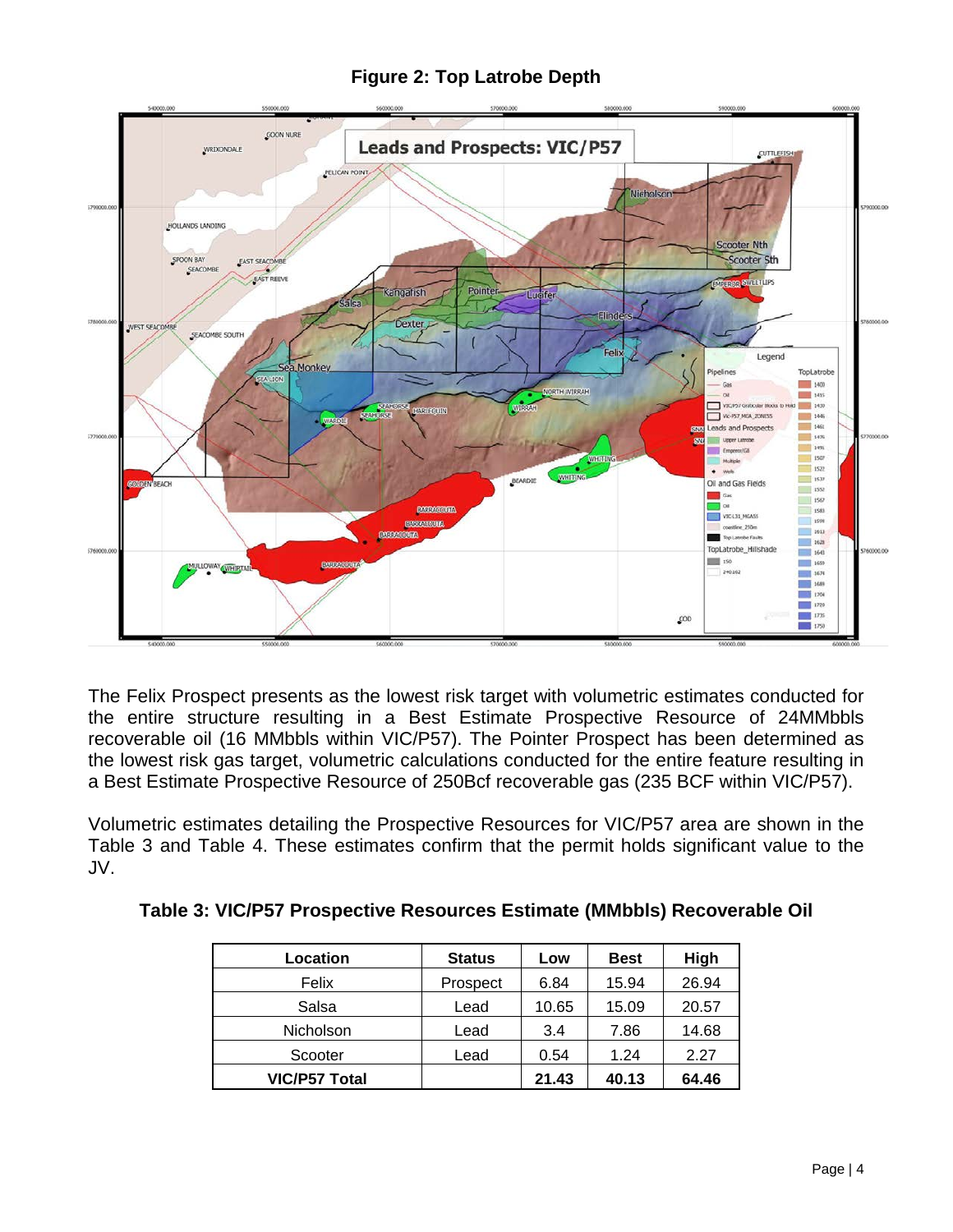### **Table 4: VIC/P57 Prospective Resource Estimate (Bcf) Recoverable Gas**

| Location             | <b>Status</b> | Low    | <b>Best</b> | High   |
|----------------------|---------------|--------|-------------|--------|
| Pointer              | Prospect      | 140.1  | 235.26      | 364.91 |
| Dexter               | Lead          | 36.96  | 131.98      | 259.14 |
| <b>VIC/P57 Total</b> |               | 177.06 | 367.24      | 624.05 |

The work program in the primary term of the renewal period, the first 3 years, will be designed to de-risk and high grade the prospect inventory to ultimately mature drill-ready prospects.

### **TDO Petroleum Tenement Holdings**

As at 30 June 2017, TDO petroleum tenement holdings were:

| <b>Tenement and</b><br>Location                          | <b>TDO beneficial</b><br>interest at<br>31March17 | <b>Beneficial interest</b><br>acquired /<br>(disposed) | <b>TDO beneficial</b><br>interest at 30June17 |
|----------------------------------------------------------|---------------------------------------------------|--------------------------------------------------------|-----------------------------------------------|
| VIC/P57 offshore<br>Gippsland Basin,<br>Victoria         | 24.9%                                             | nil                                                    | 24.9%                                         |
| T/49P offshore<br>Otway Basin,<br>Tasmania               | 100%                                              | nil                                                    | 100%                                          |
| WA-527-P offshore<br>Roebuck Basin,<br>Western Australia | 100%                                              | nil                                                    | 100%                                          |

#### **Qualified Petroleum Reserves and Resources Evaluator Statement**

The Prospective Resources estimates in this release are based on, and fairly represent, information and supporting documents prepared by, or under the supervision of Dr David Briguglio, who is employed full-time by 3D Oil Limited as Chief Geoscientist. He holds a BSc.Hons and PhD in Petroleum Geoscience and has been practicing as a Petroleum Geoscientist for 8 years. Dr Briguglio is qualified in accordance with ASX listing rule 5.41 and has consented in writing to the inclusion of the information in the form and context in which it appears.

#### **Prospective Resources**

The estimates have been prepared by the company in accordance with the definitions and guidelines set forth in the Petroleum Resources Management System, 2011 approved by the Society of Petroleum Engineer. Prospective Resource estimates are for recoverable volumes and unless otherwise stated this report quotes Best Estimates and gross volumes. The estimates are unrisked and have not been adjusted for both an associated chance of discovery and a chance of development.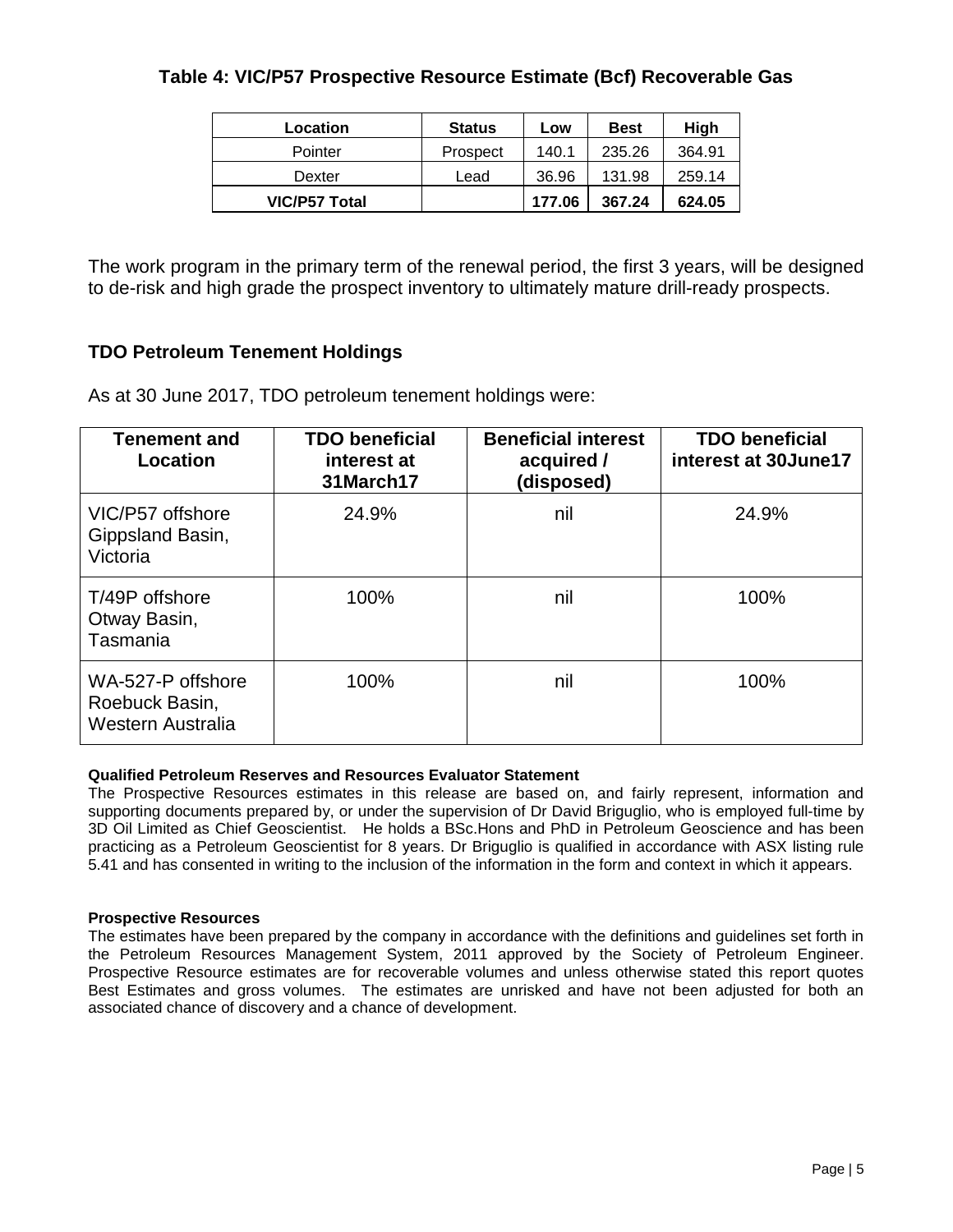*+Rule 5.5*

# **Appendix 5B**

# **Mining exploration entity and oil and gas exploration entity quarterly report**

Introduced 01/07/96 Origin Appendix 8 Amended 01/07/97, 01/07/98, 30/09/01, 01/06/10, 17/12/10, 01/05/13, 01/09/16

#### **Name of entity**

3D OIL LIMITED

**ABN Quarter ended ("current quarter")**

40 105 597 279 30 September 2017

|     | <b>Consolidated statement of cash flows</b>       | <b>Current quarter</b><br>\$A'000 | Year to date (3)<br>months)<br>\$A'000 |
|-----|---------------------------------------------------|-----------------------------------|----------------------------------------|
| 1.  | Cash flows from operating activities              |                                   |                                        |
| 1.1 | Receipts from customers                           |                                   |                                        |
| 1.2 | Payments for                                      |                                   |                                        |
|     | exploration & evaluation<br>(a)                   | (83)                              | (83)                                   |
|     | development<br>(b)                                |                                   |                                        |
|     | production<br>(c)                                 |                                   |                                        |
|     | staff costs<br>(d)                                | (62)                              | (62)                                   |
|     | (e) administration and corporate costs            | (170)                             | (170)                                  |
| 1.3 | Dividends received (see note 3)                   |                                   |                                        |
| 1.4 | Interest received                                 | 5                                 | 5                                      |
| 1.5 | Interest and other costs of finance paid          |                                   |                                        |
| 1.6 | Income taxes paid                                 |                                   |                                        |
| 1.7 | Research and development refunds                  |                                   |                                        |
| 1.8 | Other (provide details if material)               |                                   |                                        |
| 1.9 | Net cash from / (used in) operating<br>activities | (310)                             | (310)                                  |

|     | Cash flows from investing activities |
|-----|--------------------------------------|
| 2.1 | Payments to acquire:                 |
|     | property, plant and equipment<br>(a) |
|     | tenements (see item 10)<br>(b)       |
|     | investments<br>(C)                   |
|     | other non-current assets<br>(d)      |

+ See chapter 19 for defined terms

*1 September 2016* Page 1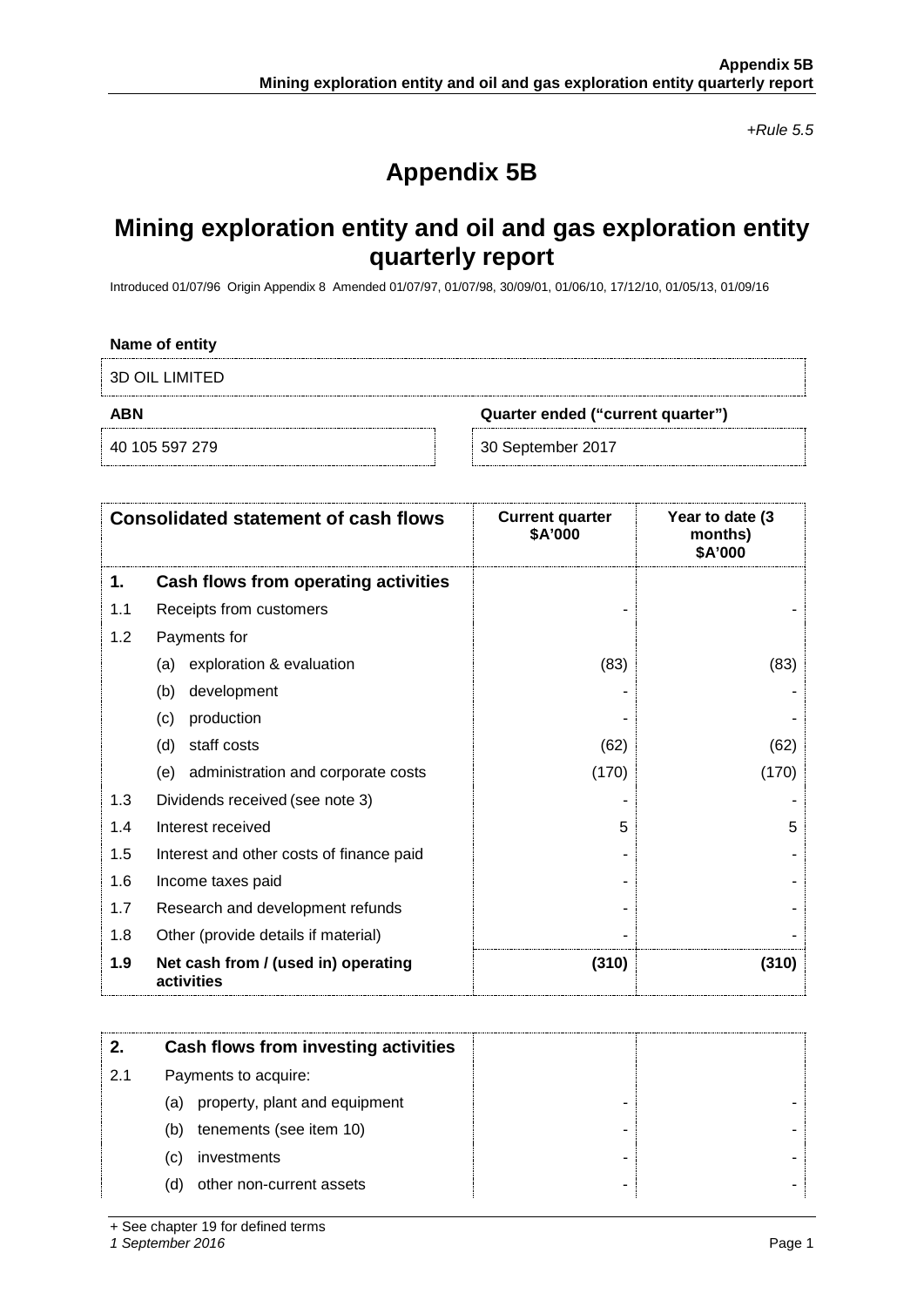#### **Appendix 5B Mining exploration entity and oil and gas exploration entity quarterly report**

|               | <b>Consolidated statement of cash flows</b>       | <b>Current quarter</b><br>\$A'000 | Year to date (3<br>months)<br>\$A'000 |
|---------------|---------------------------------------------------|-----------------------------------|---------------------------------------|
| $2.2^{\circ}$ | Proceeds from the disposal of:                    |                                   |                                       |
|               | property, plant and equipment<br>(a)              |                                   |                                       |
|               | (b)<br>tenements (see item 10)                    |                                   |                                       |
|               | (c)<br>investments                                |                                   |                                       |
|               | (d)<br>other non-current assets                   |                                   |                                       |
| 2.3           | Cash flows from loans to other entities           |                                   |                                       |
| 2.4           | Dividends received (see note 3)                   |                                   |                                       |
| 2.5           | Other: (cash on deposits)                         | 1,000                             | 1,000                                 |
|               |                                                   |                                   |                                       |
| 2.6           | Net cash from / (used in) investing<br>activities | 1,000                             | 1.000                                 |

| 3.   | Cash flows from financing activities                                           |  |
|------|--------------------------------------------------------------------------------|--|
| 3.1  | Proceeds from issues of shares                                                 |  |
| 3.2  | Proceeds from issue of convertible notes                                       |  |
| 3.3  | Proceeds from exercise of share options                                        |  |
| 3.4  | Transaction costs related to issues of<br>shares, convertible notes or options |  |
| 3.5  | Proceeds from borrowings                                                       |  |
| 3.6  | Repayment of borrowings                                                        |  |
| 3.7  | Transaction costs related to loans and<br>borrowings                           |  |
| 3.8  | Dividends paid                                                                 |  |
| 3.9  | Other (provide details if material)                                            |  |
| 3.10 | Net cash from / (used in) financing<br>activities                              |  |

|     | Net increase / (decrease) in cash and<br>cash equivalents for the period |       |        |
|-----|--------------------------------------------------------------------------|-------|--------|
| 4.1 | Cash and cash equivalents at beginning of<br>period                      | 1.304 | 1.304  |
| 4.2 | Net cash from / (used in) operating<br>activities (item 1.9 above)       | (310) | (310)  |
| 4.3 | Net cash from / (used in) investing activities<br>(item 2.6 above)       | 1.000 | 1 OO N |
| 4.4 | Net cash from / (used in) financing activities<br>(item 3.10 above)      |       |        |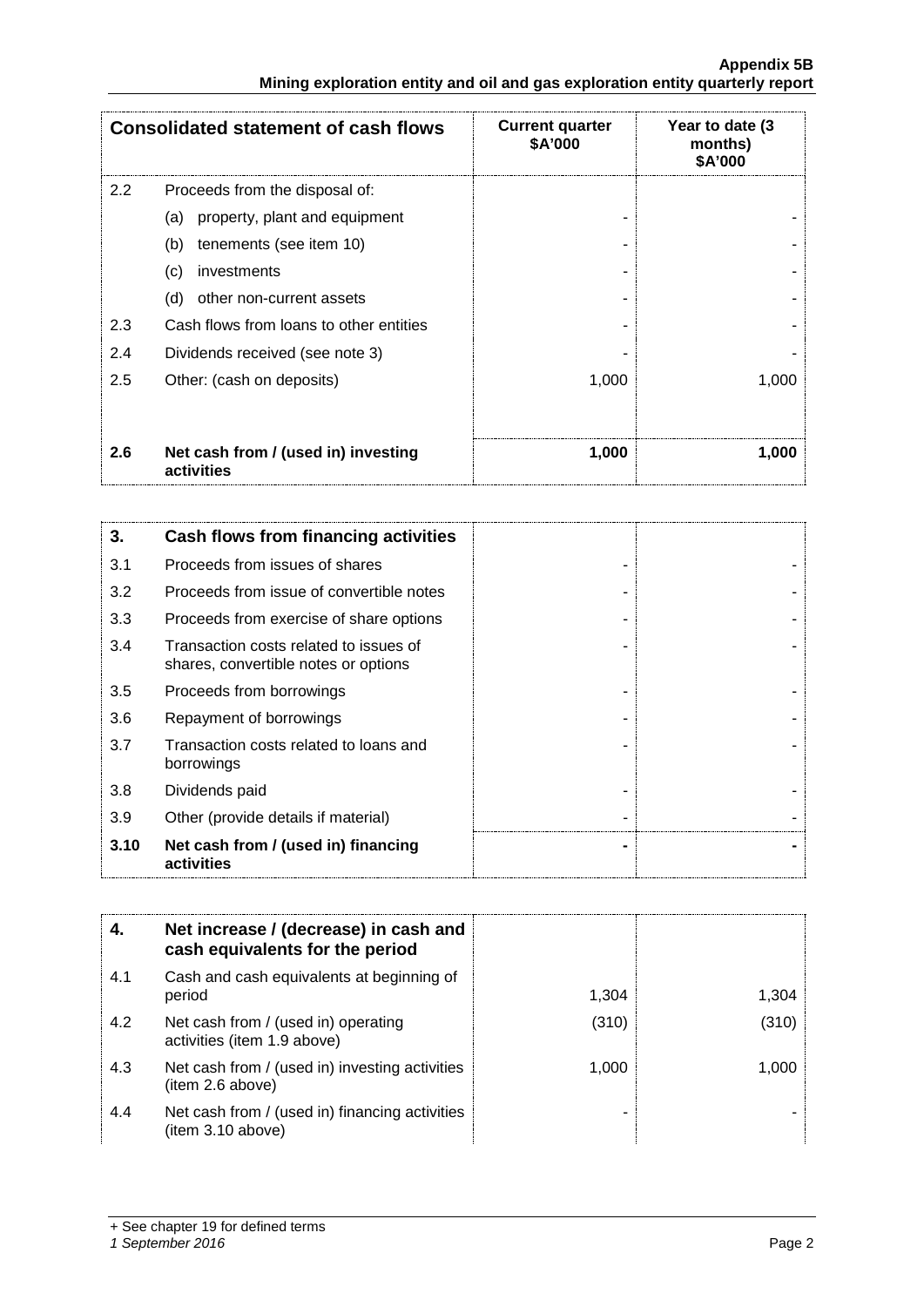-

#### **Appendix 5B Mining exploration entity and oil and gas exploration entity quarterly report**

|      | <b>Consolidated statement of cash flows</b>          | <b>Current quarter</b><br>\$A'000 | Year to date (3)<br>months)<br>\$A'000 |
|------|------------------------------------------------------|-----------------------------------|----------------------------------------|
| -4.5 | Effect of movement in exchange rates on<br>cash held |                                   |                                        |
| -4.6 | Cash and cash equivalents at end of<br>period        | 994.ا                             | -994                                   |

| 5.  | Reconciliation of cash and cash<br>equivalents<br>at the end of the quarter (as shown in the<br>consolidated statement of cash flows) to the<br>related items in the accounts | <b>Current quarter</b><br>\$A'000 | <b>Previous quarter</b><br>\$A'000 |
|-----|-------------------------------------------------------------------------------------------------------------------------------------------------------------------------------|-----------------------------------|------------------------------------|
| 5.1 | Bank balances                                                                                                                                                                 | 783                               | 1.093                              |
| 5.2 | Call deposits                                                                                                                                                                 | 1.117                             | 1.117                              |
| 5.3 | <b>Bank overdrafts</b>                                                                                                                                                        |                                   |                                    |
| 5.4 | Other - Bank Guarantee                                                                                                                                                        | 94                                | 94                                 |
| 5.5 | Cash and cash equivalents at end of<br>quarter (should equal item 4.6 above)                                                                                                  | 1.994                             | 2.304                              |

### **6.** Payments to directors of the entity and their associates Current quarter

- 6.1 Aggregate amount of payments to these parties included in item 1.2
- 6.2 Aggregate amount of cash flow from loans to these parties included in item 2.3
- 6.3 Include below any explanation necessary to understand the transactions included in items 6.1 and 6.2

Salaries, superannuation, consulting fees and Director's fees paid to directors and related entities during the September 2017 quarter.

| 7. | Payments to related entities of the entity and their |
|----|------------------------------------------------------|
|    | associates                                           |

- 7.1 Aggregate amount of payments to these parties included in item 1.2
- 7.2 Aggregate amount of cash flow from loans to these parties included in item 2.3
- 7.3 Include below any explanation necessary to understand the transactions included in items 7.1 and 7.2

| \$A'000 |    |
|---------|----|
|         | 63 |
|         |    |
|         |    |

|  | <b>Current quarter</b> | \$A'000 |  |  |
|--|------------------------|---------|--|--|
|  |                        |         |  |  |
|  |                        |         |  |  |
|  |                        |         |  |  |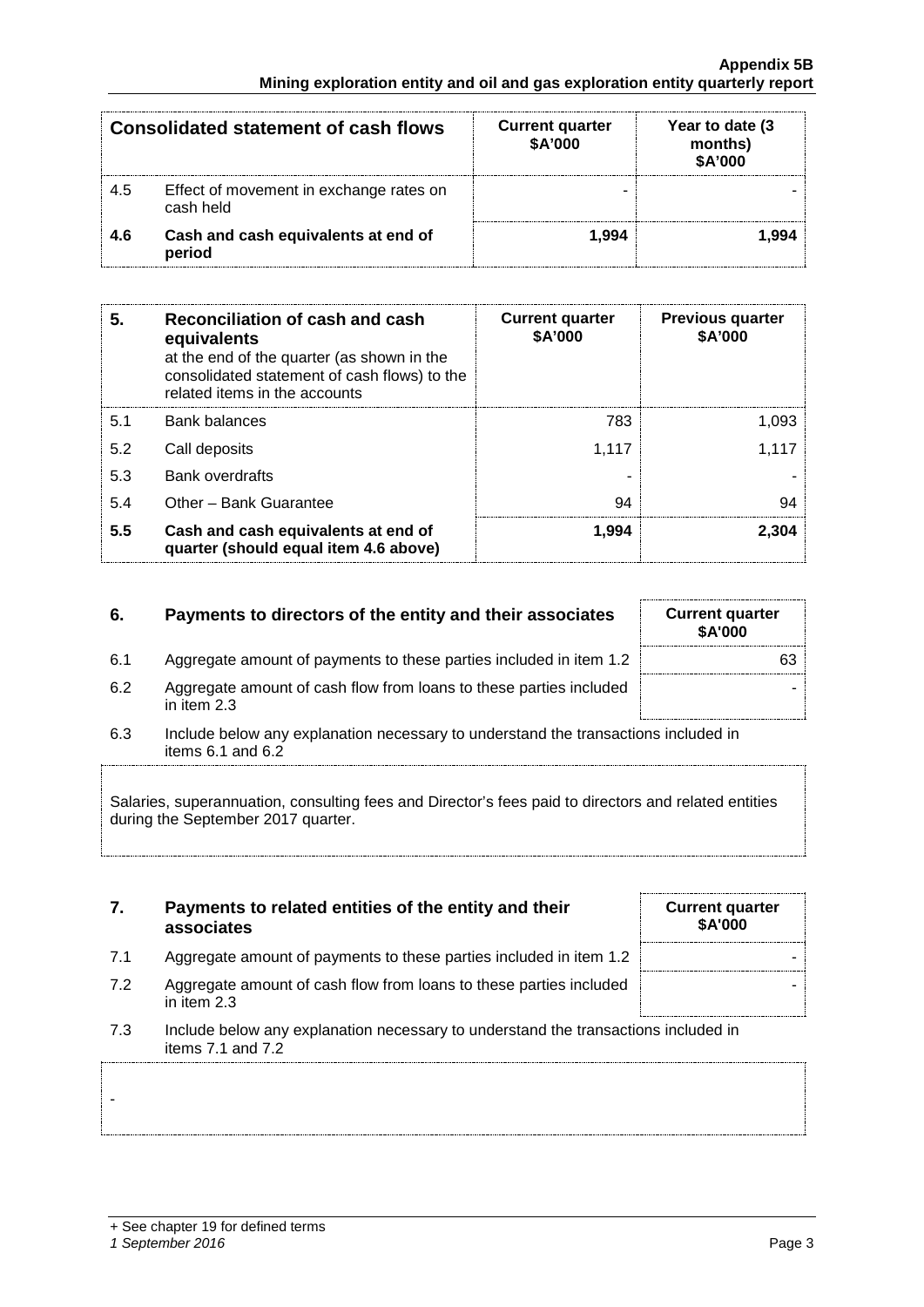| 8.   | <b>Financing facilities available</b><br>Add notes as necessary for an<br>understanding of the position                                                                                       | <b>Total facility amount</b><br>at quarter end<br>\$A'000 | Amount drawn at<br>quarter end<br>\$A'000 |  |
|------|-----------------------------------------------------------------------------------------------------------------------------------------------------------------------------------------------|-----------------------------------------------------------|-------------------------------------------|--|
| .8.1 | Loan facilities                                                                                                                                                                               | -                                                         |                                           |  |
| 8.2  | Credit standby arrangements                                                                                                                                                                   | -                                                         |                                           |  |
| 8.3  | Other (please specify)                                                                                                                                                                        | -                                                         |                                           |  |
| 8.4  | Include below a description of each facility above, including the lender, interest rate and<br>whether it is secured or unsecured. If any additional facilities have been entered into or are |                                                           |                                           |  |

proposed to be entered into after quarter end, include details of those facilities as well.

| 9   | <b>Estimated cash outflows for next quarter</b> | <b>\$A'000</b> |
|-----|-------------------------------------------------|----------------|
| 9.1 | Exploration and evaluation                      |                |
| 9.2 | Development                                     |                |
| 9.3 | Production                                      |                |
| 9.4 | Staff costs                                     | 165            |
| 9.5 | Administration and corporate costs              | 109            |
| 9.6 | Other (provide details if material)             |                |
| 9.7 | Total estimated cash outflows                   |                |

| 10.  | <b>Changes in</b><br>tenements<br>(items $2.1(b)$ and<br>$2.2(b)$ above)                          | <b>Tenement</b><br>reference<br>and<br><b>location</b> | <b>Nature of interest</b> | Interest at<br>beginning<br>of quarter | Interest<br>at end of<br>quarter |
|------|---------------------------------------------------------------------------------------------------|--------------------------------------------------------|---------------------------|----------------------------------------|----------------------------------|
| 10.1 | Interests in mining<br>tenements and<br>petroleum tenements<br>lapsed, relinquished<br>or reduced |                                                        |                           |                                        |                                  |
| 10.2 | Interests in mining<br>tenements and<br>petroleum tenements<br>acquired or increased              |                                                        |                           |                                        |                                  |

-